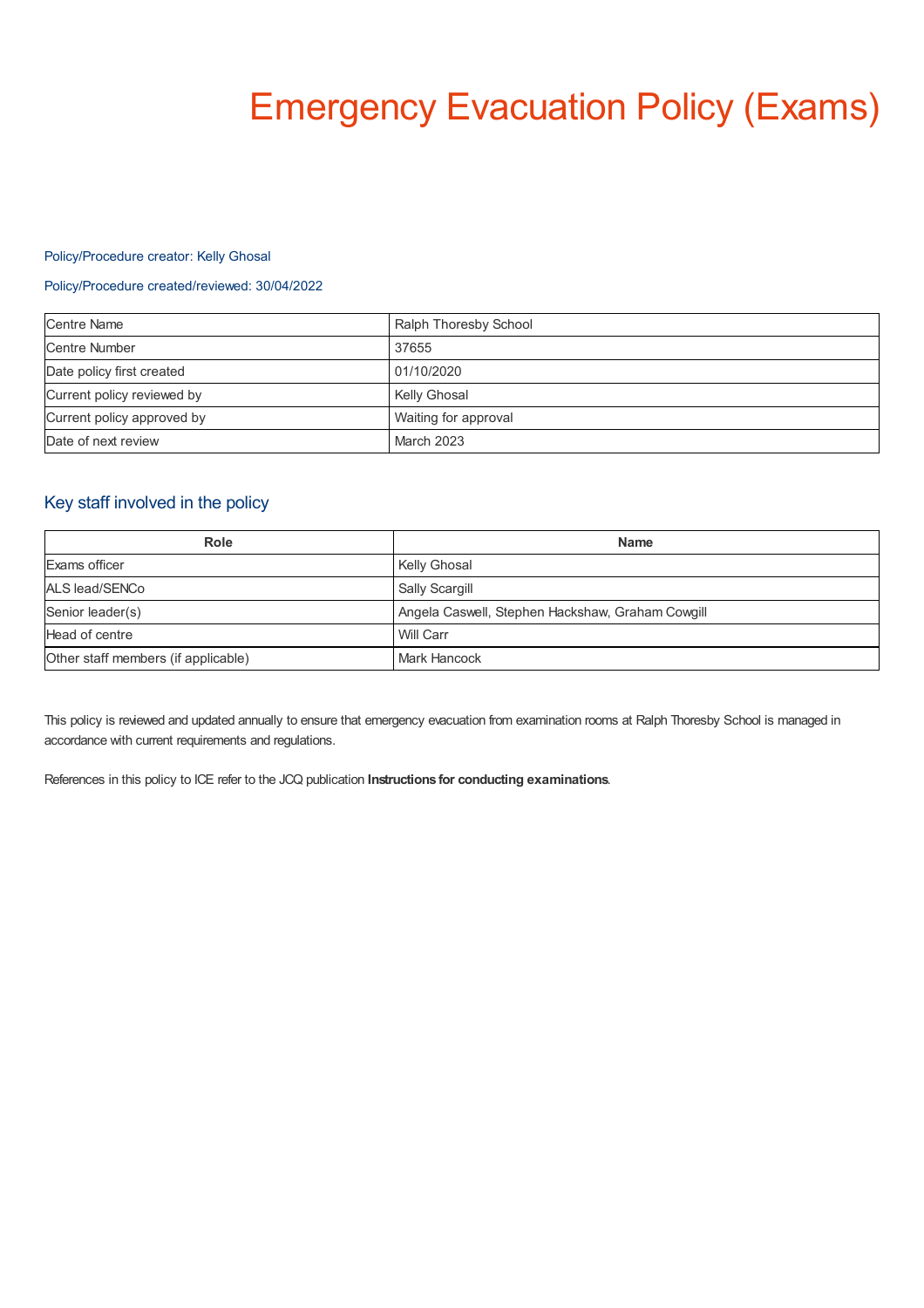## Introduction

An emergency evacuation is required where it is unsafe for candidates to remain in the examination room. This might include a fire, the fire alarm sounding to warn of fire, bomb alert or other serious threat.

In exceptional situations, where candidates might be severely disadvantaged or distressed by remaining in the room, the emergency evacuation procedure may also need to be followed. This might include situations where there is severe disruption in the examination room, serious illness of a candidate or invigilator or similarly serious incidents.

- As each incident may be different, advice will be sought (if applicable) from the relevant awarding body as soon as it is safe to do so, particularly where there is concern about the security of the examination(s) (ICE 25.4)
- Where candidates are unable to return to the building to complete the examination, the relevant awarding body will be contacted immediately for advice. The awarding bodies have procedures in place to ensure that candidates are not disadvantaged where they are unable to complete the examination due to circumstances beyond their control (ICE 24.5)

## Purpose of the policy

The purpose of this policy is to confirm the arrangements at Ralph Thoresby School for dealing with an emergency evacuation of an examination room by defining staff roles and responsibilities and confirming the emergency evacuation procedure.

This policy ensures compliance with JCQ regulations (ICE 25.2) which state that centres must have a written policy for dealing with emergency evacuation of the examination room which is subject to inspection by the JCQ Centre Inspection Service.

## 1. Emergency evacuation procedure

#### **Actions taken in the event of an emergency evacuation of the examination room**

At Ralph Thoresby School, the following actions (in accordance with ICE 25.3) are taken if an examination room has to be evacuated:

- Candidates are instructed to stop writing
- The attendance register is collected (in order to ensure all candidates are present)
- The examination room is evacuated in line with the instructions given by the appropriate authority
- Candidates are instructed to leave all question papers and scripts in the examination room. Candidates are advised to close their answer booklet(s)
- Candidates are instructed to leave the room in silence
- Candidates are supervised as closely as possible while they are out of the examination room to make sure there is no discussion about the examination
- The time of the interruption is noted and how long it lasted
- Candidates are allowed the remainder of the working time set for the examination once it resumes
- If there are only a few candidates, the possibility is considered of taking the candidates (with question papers and scripts collected by the invigilator) to another place to finish the examination
- A full report is made of the incident and of the actions taken, and sent to the relevant awarding body

#### Additional actions taken:

In the event of a fire alarm, invigilators are trained to

Students do not evacuate in the first instance, the need to evacuate will be confirmed by KG/SLT to the invigilation team. If evacuation is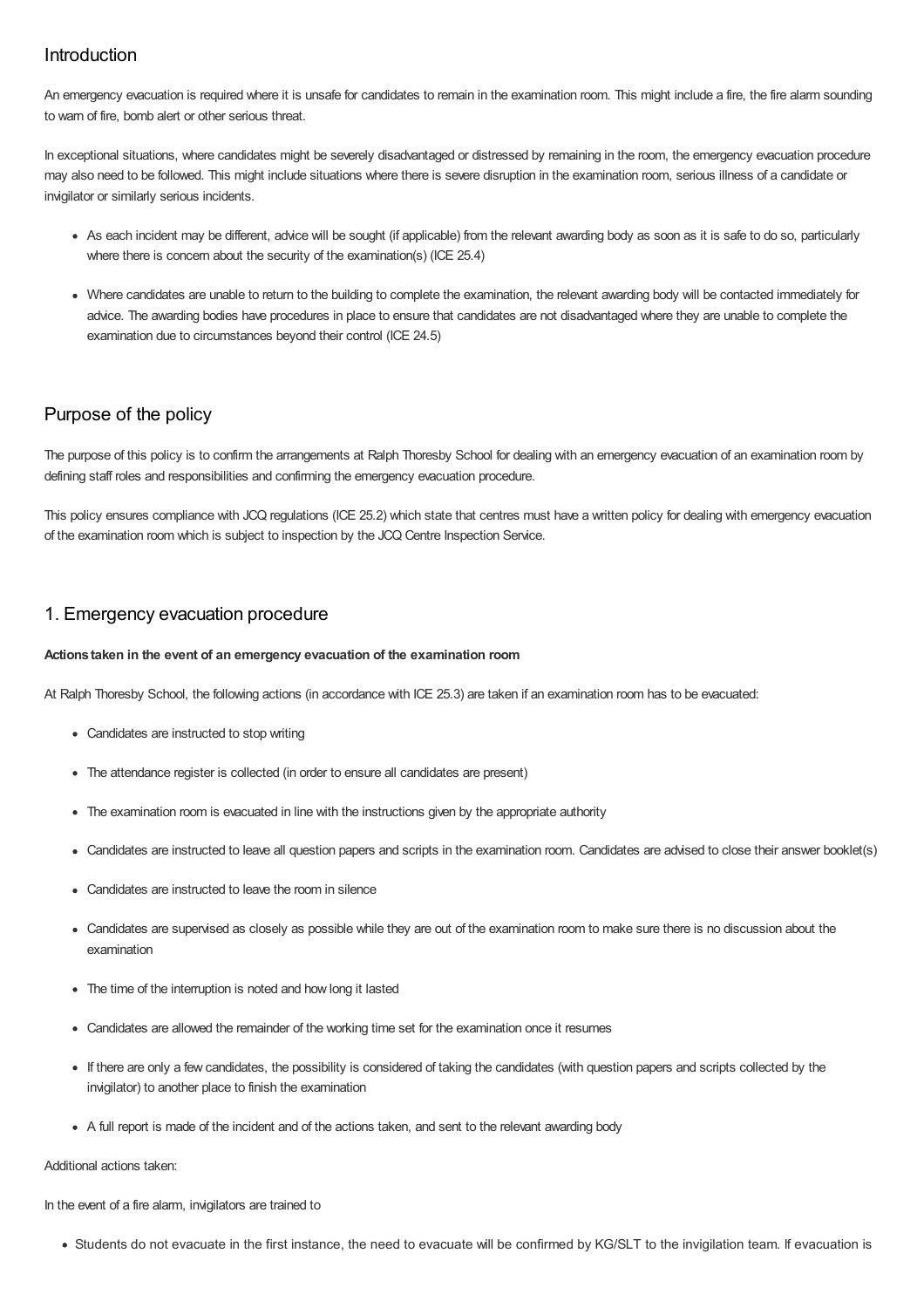required:

- Evacuate the examination room via the nearest fire exit.
- Candidates to be taken adjacent to the MUGA as per the school 'fire evacuation' procedure, keep candidates in a separate line to the rest of the school, use the attendance register to ensure all are present.
- Invigilator's to keep circulating around the students to check for communication.
- Only re-enter the building when SLT give authority to do so.
- Candidates led back first into the exam room.
- Roving invigilator to assist and ensure satellite rooms are evacuated.
	- When/if allowed to return to the examination room, invigilators allow candidates time to settle down, reminding them they are still under formal examination conditions and that they must not open their answer booklets until instructed to do so
	- Invigilators announce clearly to candidates when they may begin and how much time they have (the examination will formally restart at this point)
	- Invigilators record the time the examination(s) restarted and amend the displayed finishing time(s) for all candidates to see
	- Invigilators are trained to record as much detail on the exam room incident log when able to do so (ensuring candidates are continually supervised and giving complete attention to this duty at all times) and to ensure the exams officer is fully briefed at the end of the examination(s) to enable a full report to be submitted to the awarding body/bodies
	- Where not allowed to return to the examination room, or the decision is made by the appropriate authority that the examination(s) cannot be resumed, the centre's Exam Contingency Plan will be invoked and invigilators/candidates briefed accordingly at the time

Further actions taken:

Not applicable

## 2. Roles and Responsibilities

#### **The role of the head of centre**

- Ensure that the emergency evacuation policy for examinations is fit for purpose and complies with relevant health and safety regulation
- Ensure that any instructions from relevant local or national agencies are referenced and followed where applicable, including information from the National Counter Terrorism Security Office on the **Procedures for handling bomb threats** (ICE 25.1)

Other responsibilities:

Not applicable

#### **The role of the senior leader**

Where responsible for the centre-wide emergency evacuation procedure, ensure that all staff and appointed fire marshals are aware of the policy and procedures to be followed when an emergency evacuation of an examination room is required

Other responsibilities:

• Inform KG as to whether the students do need to evacuate

#### **The role of the Additional learning support (ALS) lead/Special educational needs coordinator (SENCo)**

- Ensure that appropriate arrangements are in place for the emergency evacuation of a disabled candidate from an examination room where different procedures or assistance may need to be provided for the candidate
- Ensure that the candidate is informed prior to taking their examinations of what will happen in the event of an emergency evacuation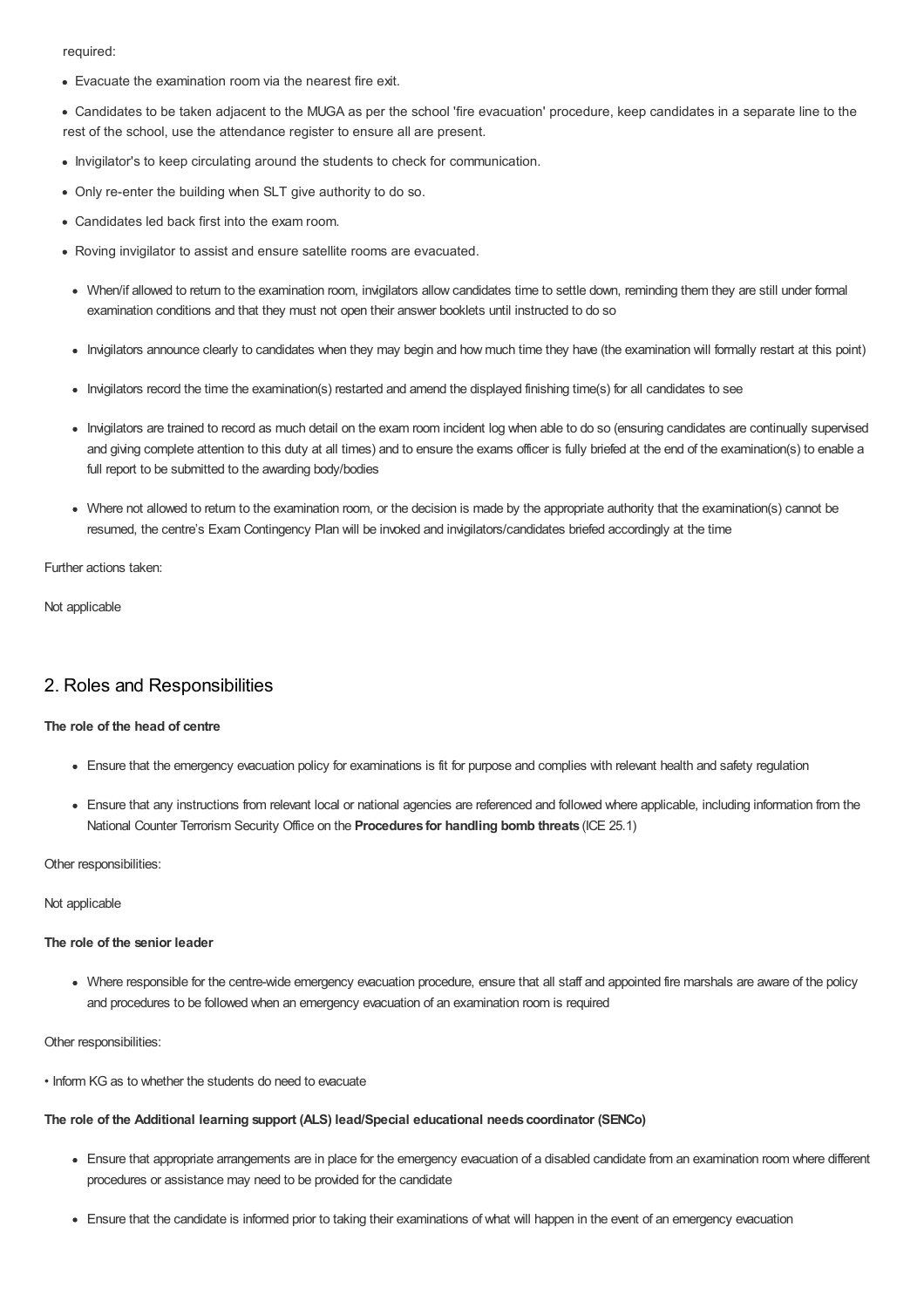#### Other responsibilities:

Not applicable

#### **The role of the examsoffice/officer**

- Ensure that invigilators are trained in emergency evacuation procedures and how an incident and actions taken must be recorded
- Ensure that candidates are briefed prior to examinations taking place, on what will happen in the event of an emergency in the examination room
- Provide invigilators with a copy of the emergency evacuation procedure in every room
- Provide a standard invigilator announcement for each exam room which includes appropriate instructions for candidates about emergency procedures and what will happen if the fire alarm sounds
- Provide an exam room incident log in every examination room
- Liaise with relevant staff prior to each examination session where different procedures or assistance may need to be provided for a disabled candidate
- Brief invigilators prior to each examination session where different procedures or assistance may need to be provided for a disabled candidate
- Ensure that appropriate follow-up is undertaken after an emergency evacuation, reporting the incident to the awarding body and the actions taken through the **special consideration** process where applicable (in cases where a group of candidates have been disadvantaged by a particular event)

#### Other responsibilities:

- Clear communication with SLT as to whether students need to evacuate
- Communicate outcome with the invigilation staff
- Support with the evacuation or reassurance

#### **The role of invigilators**

- By attending training and/or update sessions, ensure they understand what to do in the event of an emergency in the examination room
- Follow the actions required in the emergency evacuation procedure issued to them for every examination room
- Confirm with the exams officer, where different procedures or assistance may need to be provided for a disabled candidate they are invigilating
- Record details on the exam room incident log to support follow-up reporting to the awarding body by the exams officer (see below)

#### Other responsibilities:

Not applicable

**The role of other centre staff**

Not applicable

## Recording details

As soon as practically possible and safe to do so, the following details will be recorded (see **Roles and Responsibilities** for the members of staff who will record these details):

- The actual time of the start of the interruption
- The actions taken
- The actual time the exam(s) resumed